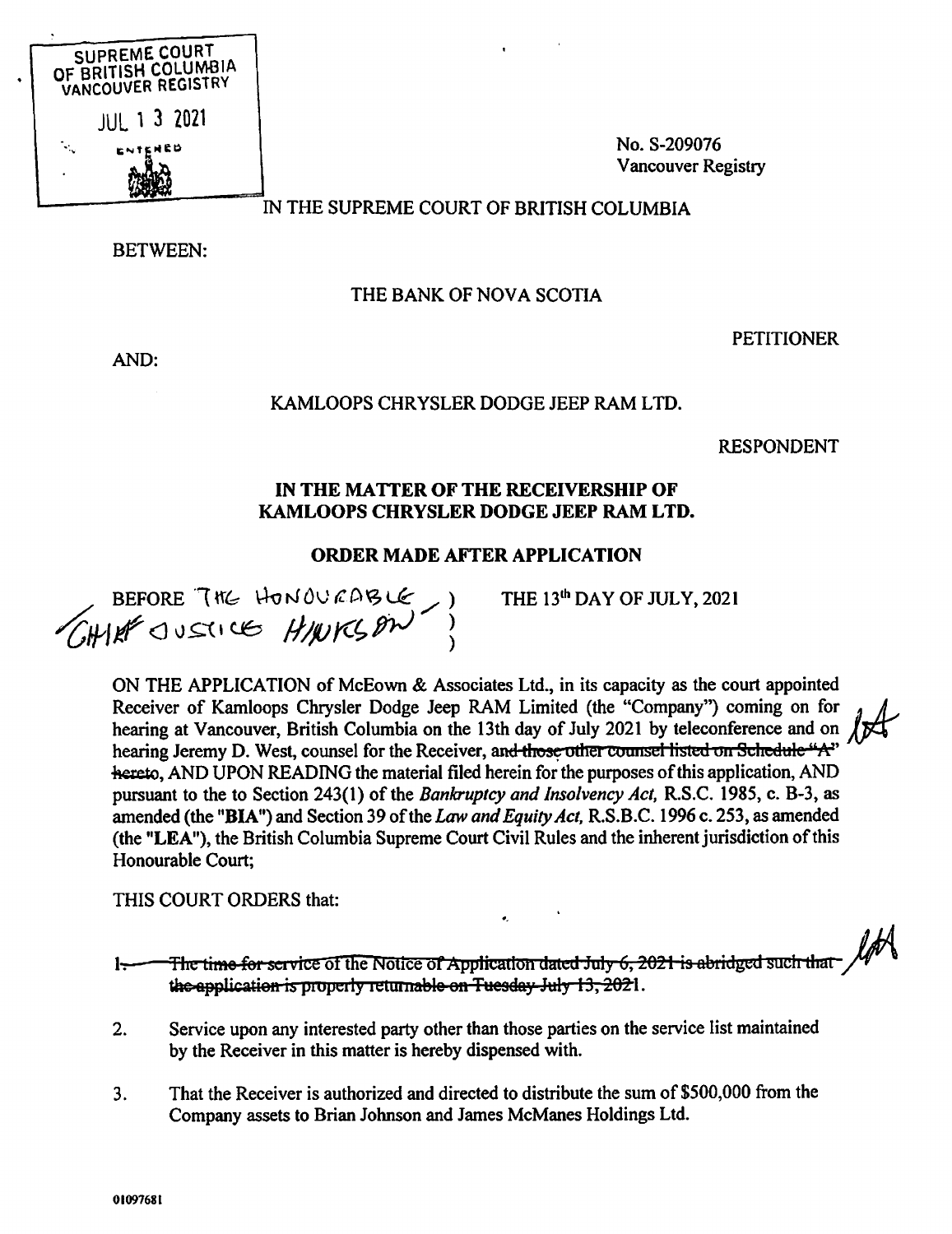Approval of counsel as to form listed in Schedule "A" hereto, except counsel for the 4. Receiver, is hereby dispensed with.

THE FOLLOWING PARTLES APPROVE THE FORM OF THIS ORDER AND CONSENT TO EACH OF THE ORDERS, IF ANY, THAT ARE INDICATED ABOVE AS BEING BY **CONSENT: Signature of Jeremy West** Solicitor for the McEown & Associates Ltd., in its capacity as the court appointed Receiver of Kamloops Chrysler Dodge Jeep RAM Limited By the Court.

Registrar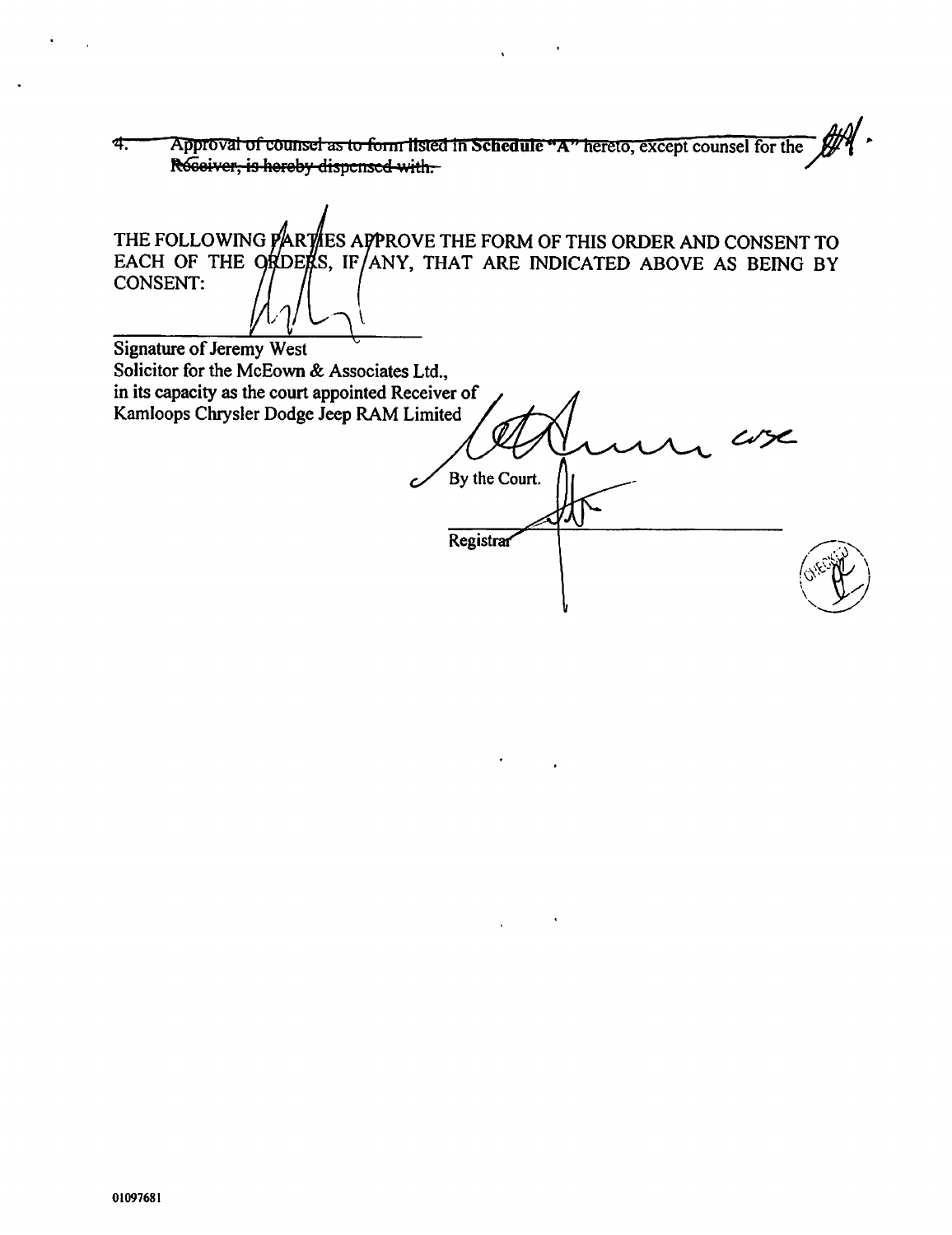# Schedule "A"- List of Counsel Appearing

 $\ddot{\phantom{a}}$ 

 $\blacksquare$ 

| Jeremy D. West | Counsel for the Receiver, McEown and<br>Associates Ltd. |
|----------------|---------------------------------------------------------|
|                |                                                         |
|                |                                                         |

 $\ddot{\phantom{0}}$ 

 $\mathbf{r}$ 

 $\ddot{\phantom{a}}$